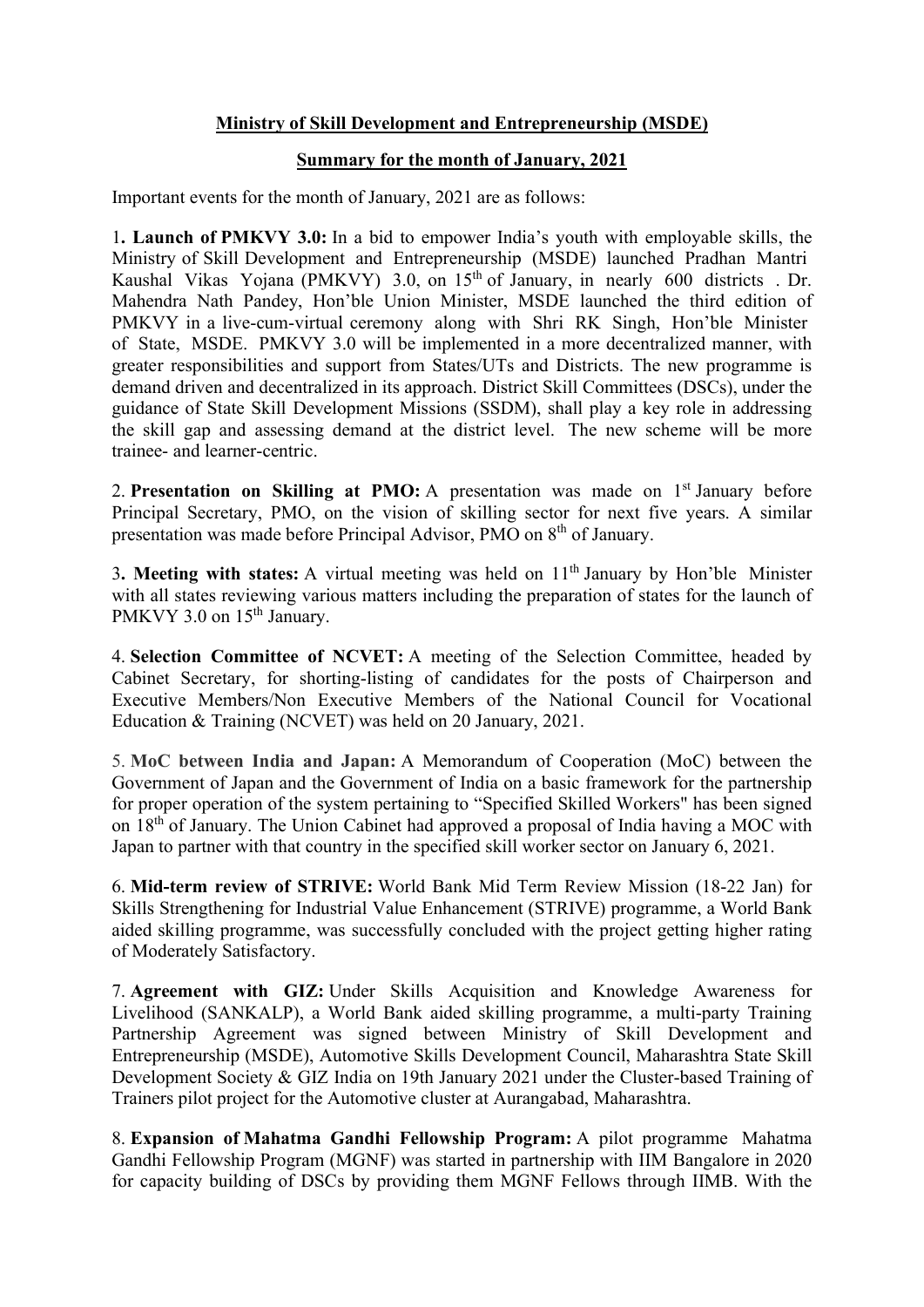successful launch of in the first pilot, the MGNF Phase II Programme is being implemented to cover all remaining districts in the country. For retaining the standard of academic excellence and reputation in MGNF, nine (9) IIMs namely IIM Ahmedabad, IIM Lucknow, IIM Kozhikode, IIM Visakhapatnam, IIM-Udaipur, IIM Nagpur, IIM Ranchi, IIM-Jammu and IIM Bangalore have been selected as Academic Partners. The selection of Fellows would be done by IIM Bangalore through a common admission process.

9. Group of Ministers: Secretary, MSDE, being the Sub-Group convener, made the presentation on behalf of SGOS-4 (Social) on the action taken/plan of action pertaining to the GoM Report on Employment Generation and Skill Development at a meeting organized by the Cabinet Secretariat on January 13, 2021.

10. National Skill Development Fund: A meeting of the Board of Trustees of National Skill Development Fund (NSDF) was held on  $21<sup>st</sup>$  January, in which the functioning of the fund was reviewed and innovative models were suggested for funds raising.

11. National Skills Qualification Committee: The  $5<sup>th</sup>$  meeting of the National Skills Qualification Committee (NSQC) of NCVET was held under the Chairpersonship of Secretary, MSDE, on 29 January, 2021 wherein 17 Qualifications were approved and 79 Qualifications were conditionally approved. With this, a total number of 4128 qualifications have so far been aligned to the NSQF.

12. NCVET advocacy: An interactive workshop was organized by NCVET with the existing Skill Universities (Govt.-2  $&$  Pvt.-5) to take an update on the type of courses being conducted and discuss the way forward on the skill training related issues faced by them.

13. Awarding Body: West Bengal State Council of Technical & Vocational Education and Skill Development (WBSCT&VE&SD) was recognized as Awarding Body for short term NSQF aligned Qualification and conduct assessment and certification of 595 Qualifications for which approval has been obtained from NCVET.

14. Committee on Papers Laid on the Table: Oral Evidence was given on 28th January, 2021 before the Committee on Papers Laid on the Table in connection with the delay in laying of Annual Reports and Audited Accounts Reports of NIESBUD, Noida.

15. NIESBUD: The meeting of the Executive Committee of NIESBUD was held under the chairmanship of Secretary, MSDE on 29.01.2021 for consideration on issues related to the Institute including approval of Annual Reports of the Institute for 2019-20.

16. Enhancing Skill Development Infrastructure in North Eastern States (ESDI): The Standing Finance Committee meeting for extension and rationalisation of scheme conducted on 12.01.2021 for Enhancing Skill Development Infrastructure in North Eastern States (ESDI) Scheme and the scheme was approved.

17. Kaushal Bhawan: A meeting of the Delegation Investment Board (DIB) regarding Kaushal Bhawan was held under the Chairmanship of Secretary on 19<sup>th</sup> January, in which the proposal was approved retrospectively.

18. Toy Industries: Concept Note on Scheme on Skilling for Toy Industries prepared and submitted for approval of Hon'ble Minister, MSDE.